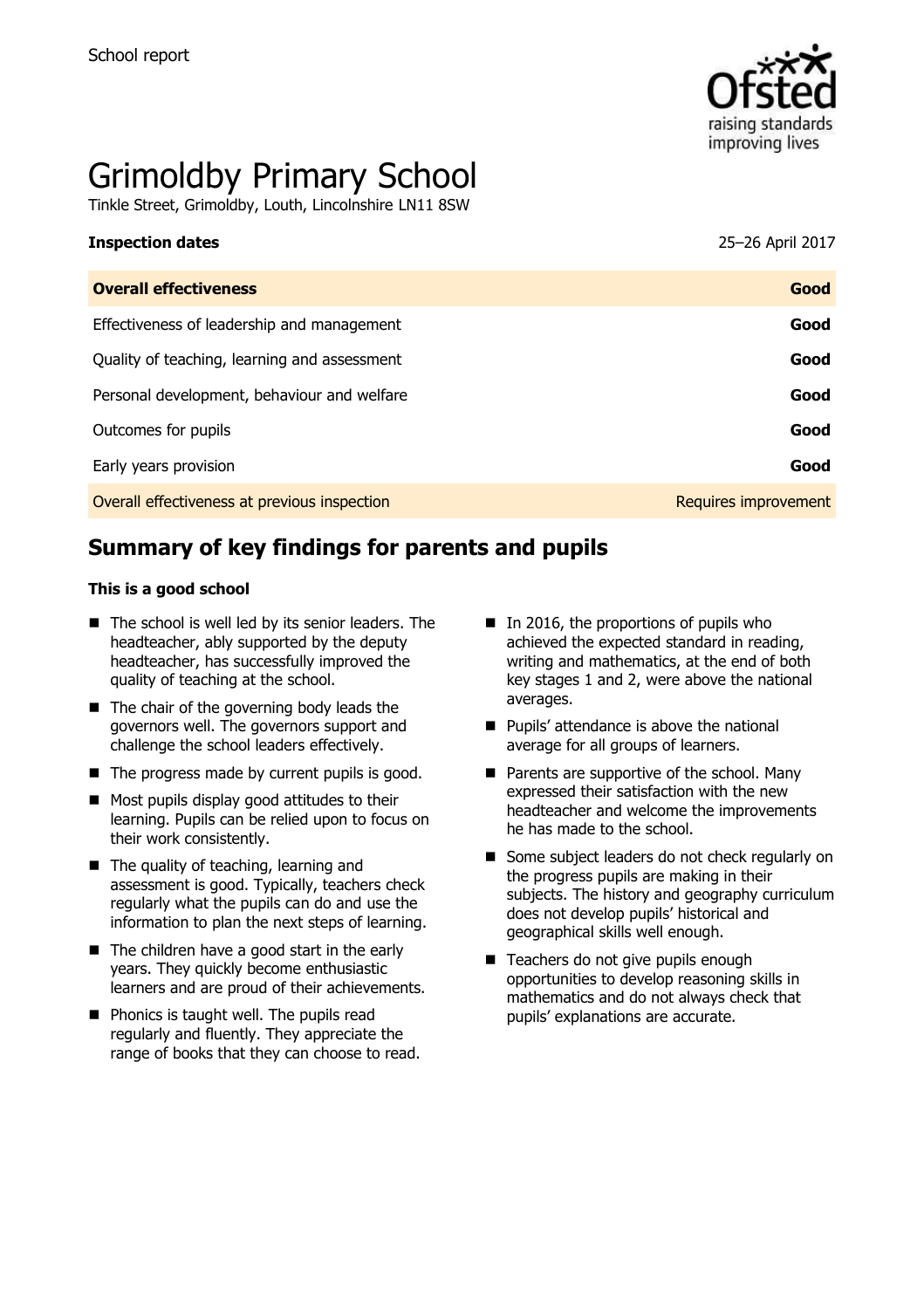

# **Full report**

## **What does the school need to do to improve further?**

- **Improve leadership and management by:** 
	- developing the role of subject leaders outside English, mathematics and science, particularly in checking how effectively pupils are learning
	- focusing the history and geography curriculum more clearly on developing pupils' historical and geographical skills.
- Improve the quality of teaching in both key stages 1 and 2, particularly for the most able pupils, by:
	- providing more opportunities for pupils to develop their mathematical reasoning skills
	- checking more carefully that pupils' mathematical explanations are accurate.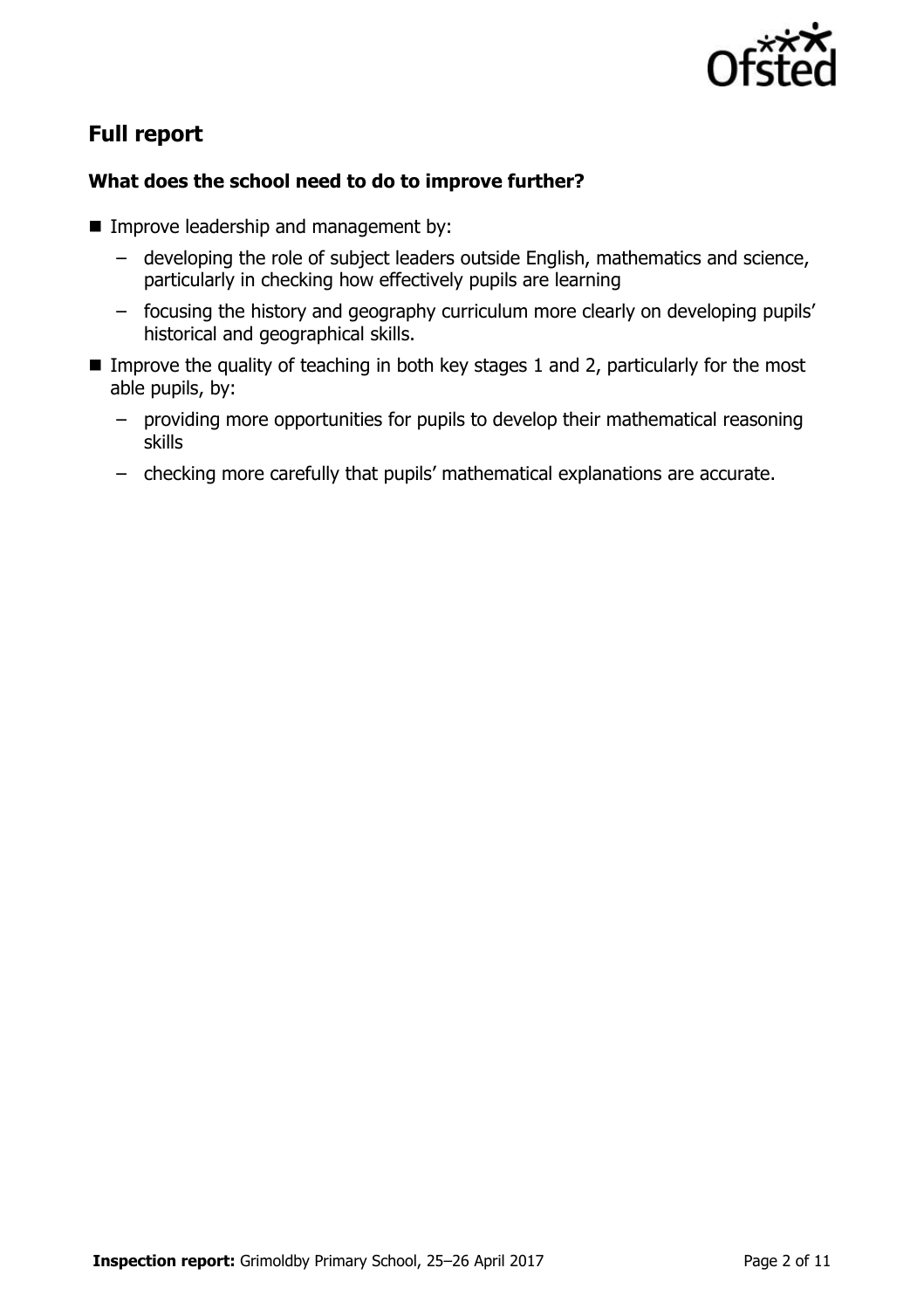

## **Inspection judgements**

#### **Effectiveness of leadership and management Good**

- The new headteacher has had a positive impact at the school. He is well supported by the deputy headteacher and other senior leaders. Together they have improved the quality of teaching. As a result, current pupils enjoy their learning and are making good progress.
- Leaders check the quality of teaching robustly. They monitor lessons and scrutinise pupils' work to check that the quality of teaching is consistently good. Where they find that teaching is not good enough, they put in support to ensure teaching improves. This support has been largely effective to ensure good teaching. Leaders ensure that only good teaching is rewarded through the performance management process.
- Training for all staff is promoted well by leaders and the school has joined the KYRA Teaching School Alliance. This has enabled teachers to learn from specialist leaders in mathematics and special educational needs and to improve provision in these areas. In addition, the strong practice in the school is shared with less experienced practitioners to improve the quality of teaching further.
- The subject leaders for mathematics, English and science monitor the quality of teaching well to support improved standards. Areas for improvement identified through their monitoring have been tackled and, as a result, the quality of teaching has improved. The mathematics leader has rightly identified that pupils did not have enough opportunities to develop their mathematical reasoning skills and training for staff has already started to remedy this. It is too early to judge the impact of this work, however.
- The broad curriculum is complemented well by a range of extra-curricular activities. For each topic, teachers plan a 'wow moment' to inspire the pupils to learn. For example, as part of their Misty Mountains topic, pupils in Year 4 learned how to pitch tents and tie knots to learn the skills of a mountaineer. In addition to the core curriculum, there are extra-curricular clubs for gardening and arts and crafts. Pupils in Year 6 have the opportunity to participate in more adventurous activities on a residential visit. These opportunities enable pupils to enjoy school and make good progress.
- Pupils' spiritual, moral, social and cultural development is good. The school's charter, drawn up after consultation with pupils, encourages respect for everyone. The charter is discussed regularly in assemblies and, consequently, the pupils know the school's values well and are respectful to each other. Pupils learn about other religions and demonstrate a good knowledge of faiths different from their own. Pupils recently learned about Hinduism and children in the early years enjoyed listening to the story of Rama and Sita as part of the Diwali celebrations. Pupils are prepared well for life in modern Britain.
- The school uses the pupil premium funding well for a range of intervention groups that accelerate the progress of all disadvantaged pupils. The school's current assessment information shows that the vast majority of disadvantaged pupils are making good progress, including those who are most able.
- The new special educational needs coordinator has a good oversight of all the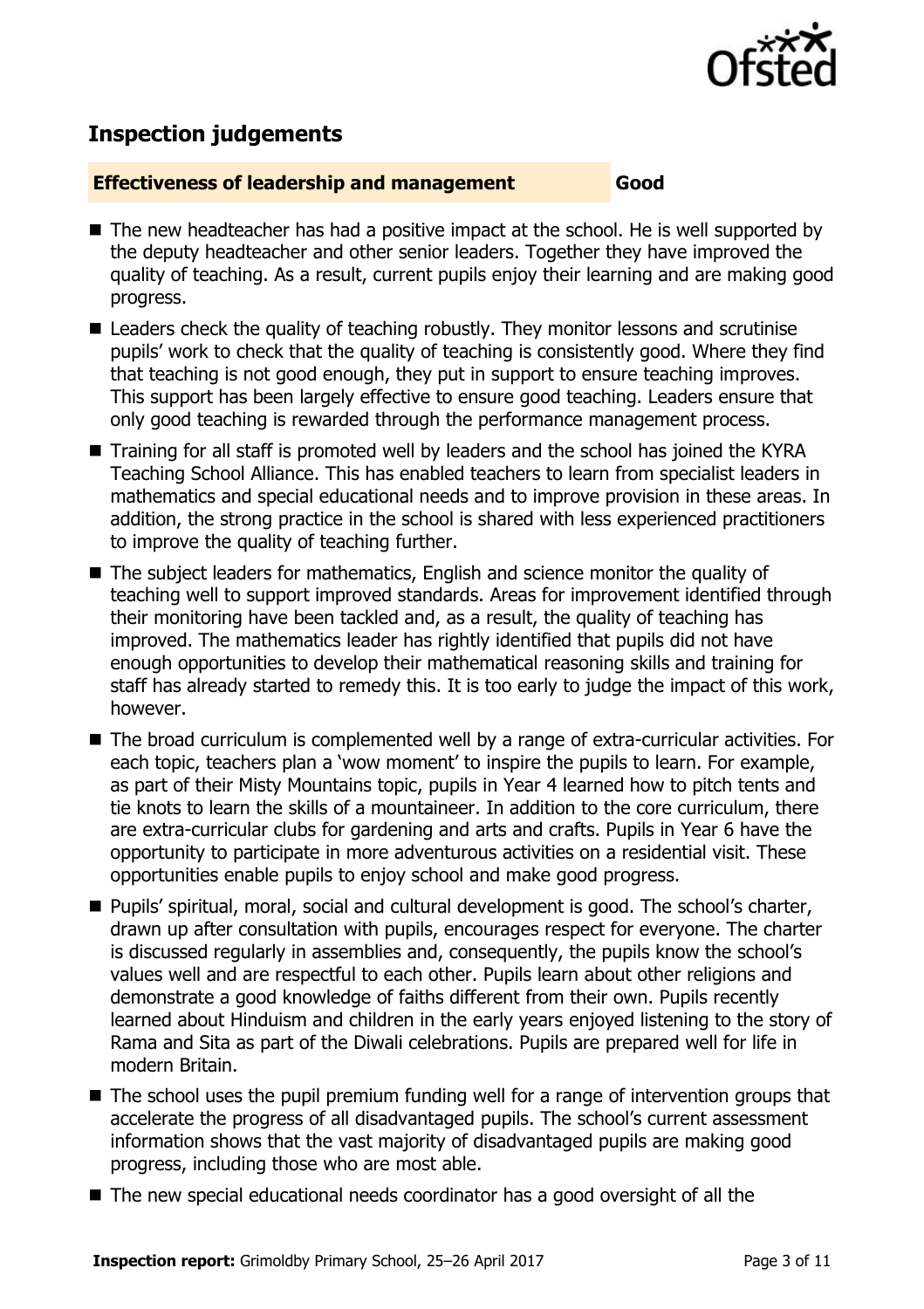

intervention groups provided to support pupils who have special educational needs and/or disabilities. She reviews the progress that the pupils make in these intervention groups and adapts the provision to meet the pupils' needs. She has focused the provision to improve the reading comprehension skills of pupils in key stage 2. The pupils have made good progress following this intervention. The school uses its special educational needs funding well to meet the needs of pupils.

- The school has used funds from the primary physical education and sport premium to increase the number of extra-curricular sports clubs and promote pupils' physical fitness. Currently, 60% of pupils participate in an extra-curricular club from a range including dancercise, football and fitness. The school also uses the funding to develop staff expertise. Recently, a member of staff attended training to teach gymnastics. The sports leader then observed the quality of teaching to check that the pupils' achievement in gymnastics was improving.
- Parents are supportive of the school. All parents who responded to the online questionnaire said their child was happy and safe at school. Parents who responded to the text service commented that there was a good range of extra-curricular activities and they liked the new termly updates about their child's progress.
- Staff morale is high. All staff who completed the staff survey feel the school has improved since the previous inspection.
- The local authority has provided good support to the school. The school's adviser has supported the new headteacher and the governing body well to help improve the quality of provision. In addition, she has brokered support to develop leadership and assessment in the early years, as well as for the new leader of special educational needs. The school has used this support well to improve the quality of education at the school.
- The leadership of subjects outside mathematics, English and science is less well developed. In subjects other than these three, leaders do not robustly check that pupils are learning the knowledge and skills as quickly as they should. The curriculum in history and geography does not develop pupils' historical and geographical skills sufficiently well.

#### **Governance of the school**

- The chair of the governing body leads the governors well. He is very knowledgeable about school improvement and checks regularly with school leaders about the improvements that are being made. This information is shared with all governors. Consequently, they have a good understanding of how well the school is doing.
- Governors have a good understanding of how the school tracks the progress of pupils. As a result, governors ask challenging questions to leaders about the progress that pupils are making, including that of disadvantaged pupils.
- The governing body has worked closely with the local authority to ensure that governors are challenging leaders appropriately, and that they have an external view of how well the school is moving forward. In addition, the governing body has also strongly supported leaders' work with other local schools to ensure the teachers' assessments are accurate. This has enabled the teachers and the governing body to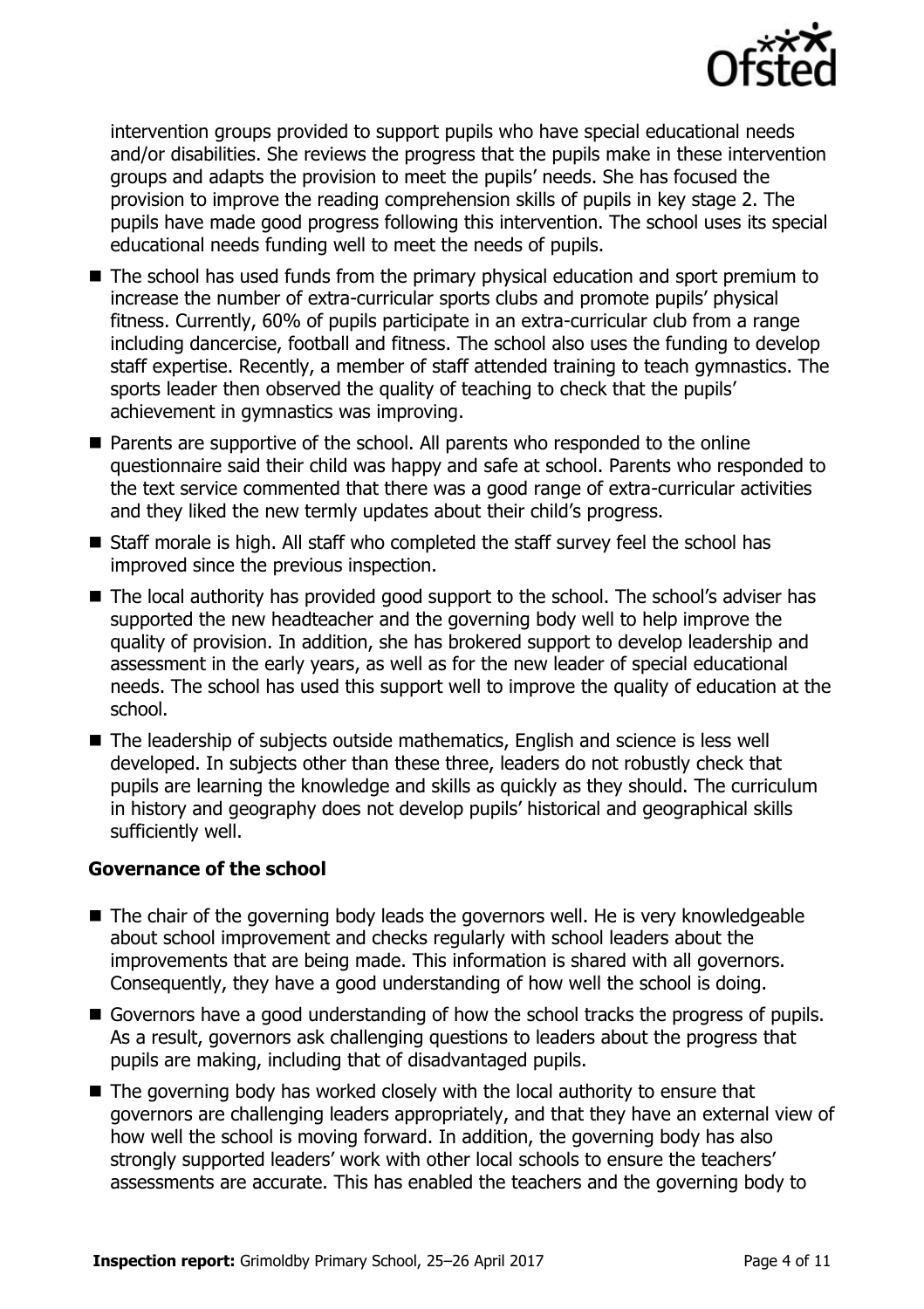

have an accurate evaluation of how well the school is performing.

■ The governing body manages the performance management process for teachers well. They use the expertise of an external consultant to set targets for the headteacher. They also challenge the headteacher to ensure that they only award pay increases to teachers to reward good performance.

#### **Safeguarding**

- $\blacksquare$  The arrangements for safeguarding are effective.
- Leaders take prompt action if they have a concern about a child's well-being. The school's record-keeping is very detailed and of a high standard. The designated leaders for safeguarding regularly review the school's records to check that pupils are safe.
- The school works well with external agencies to promote the well-being of vulnerable pupils. Extra funding is used well to meet the pupils' needs.
- The school staff receive regular training for safeguarding. All staff have had 'Prevent' training to help protect pupils who may be at risk of radicalisation and extremism.
- **Following the audit from the fire service, the school has acted on the recommendations** in the audit report. The vast majority of staff have received fire safety training.

#### **Quality of teaching, learning and assessment Good**

- Teachers provide many opportunities, across different genres, for pupils to develop their writing skills. In Year 1, pupils enthusiastically wrote captions for their comic about superheroes. Pupils in Year 5 were observed writing stories. One pupil wrote, 'In the blink of an eye, a dark figure lurked in the distance.' The pupils are motivated to write and are making good progress.
- The teaching of phonics is good. Pupils are enthusiastic about learning the sounds of letters and blending the sounds to make words. Pupils become fluent and confident readers. Pupils also use their phonic knowledge well to develop their spelling.
- The teachers are promoting science well. Older pupils are having the opportunity to plan and investigate their own hypotheses. Other pupils are being given the opportunity to record their findings to investigations independently and have opportunities to develop their scientific thinking.
- **Pupils are becoming very fluent in mathematical calculations. Teachers use the school's** calculation policy consistently. Consequently, older pupils complete written mathematical calculations well. In addition, teachers provide many opportunities for pupils to solve problems. For example, pupils in Year 6 discussed how to calculate the answer to a mathematical problem systematically. They supported each other well and suggested several ways of solving the problem.
- **Pupils are less confident to explain their mathematical reasoning, however. Teachers** do not identify well enough when pupils have not been accurate in their mathematical explanations. Pupils are not consistently learning from their mistakes.
- Pupils in Year 5 have used historical sources of evidence to write about the ancient Egyptians. However, there is little evidence of pupils' skills in historical enquiry being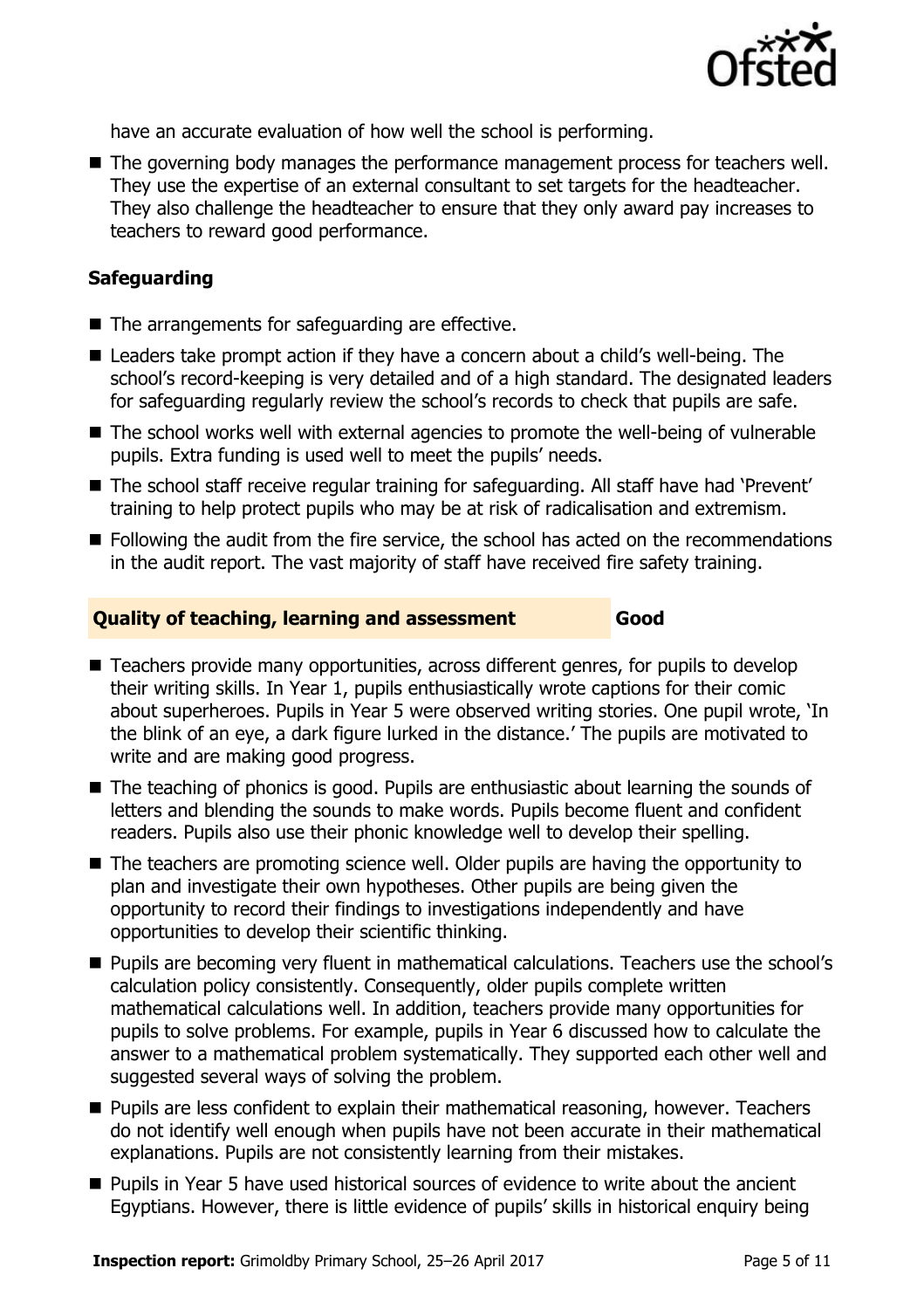

taught throughout the school. In addition, pupils' understanding of human geography is not as well developed as it should be.

#### **Personal development, behaviour and welfare Good**

#### **Personal development and welfare**

- The school's work to promote pupils' personal development and welfare is good.
- **Pupils enjoy the positions of responsibility that are provided. Junior road safety officers** help promote road safety in assemblies. The elected school council was asked to visit another local school and to suggest ways how that school could improve. Other pupils help in the daily organisation of the school, for example by operating the technological devices used in assemblies.
- The vast majority of pupils take pride in their work. Pupils have developed fluent styles of handwriting and present their work neatly.
- **Pupils cooperate well in lessons. They sensibly read each other's work and make** helpful suggestions for improvement.
- The school's family support worker has developed good relationships with pupils and their parents. She has helped to support pupils' emotional well-being, including among those who are anxious.
- **Pupils have a good understanding of how to stay safe online. They know not to share** their personal details and to report any concerns they have to an adult.
- **Pupils say bullying is rare at the school. They are confident that adults will sort out any** issues that arise. School records show very few incidents of bullying.

### **Behaviour**

- The behaviour of pupils is good.
- The pupils walk around the school in an orderly manner. Pupils cooperate well at breaktimes and are kind to each other. In assembly, the pupils' behaviour is excellent. Pupils listen attentively and contribute questions.
- In the classrooms, pupils' relationships with the teachers and other adults are mostly very positive. Pupils say lessons are fun and they work hard. In most lessons, pupils are highly engaged and they follow the adults' advice closely. However, the behaviour of pupils in Year 3 is not as consistently positive as in the rest of the school.
- Pupils' attendance is above the national average. School leaders have robustly enforced the school's attendance policy. As a result, the proportion of pupils who are persistently absent has dropped sharply in the current academic year. The attendance of disadvantaged pupils is also above the latest national average. Currently, no disadvantaged pupils are persistently absent.

#### **Outcomes for pupils Good Good**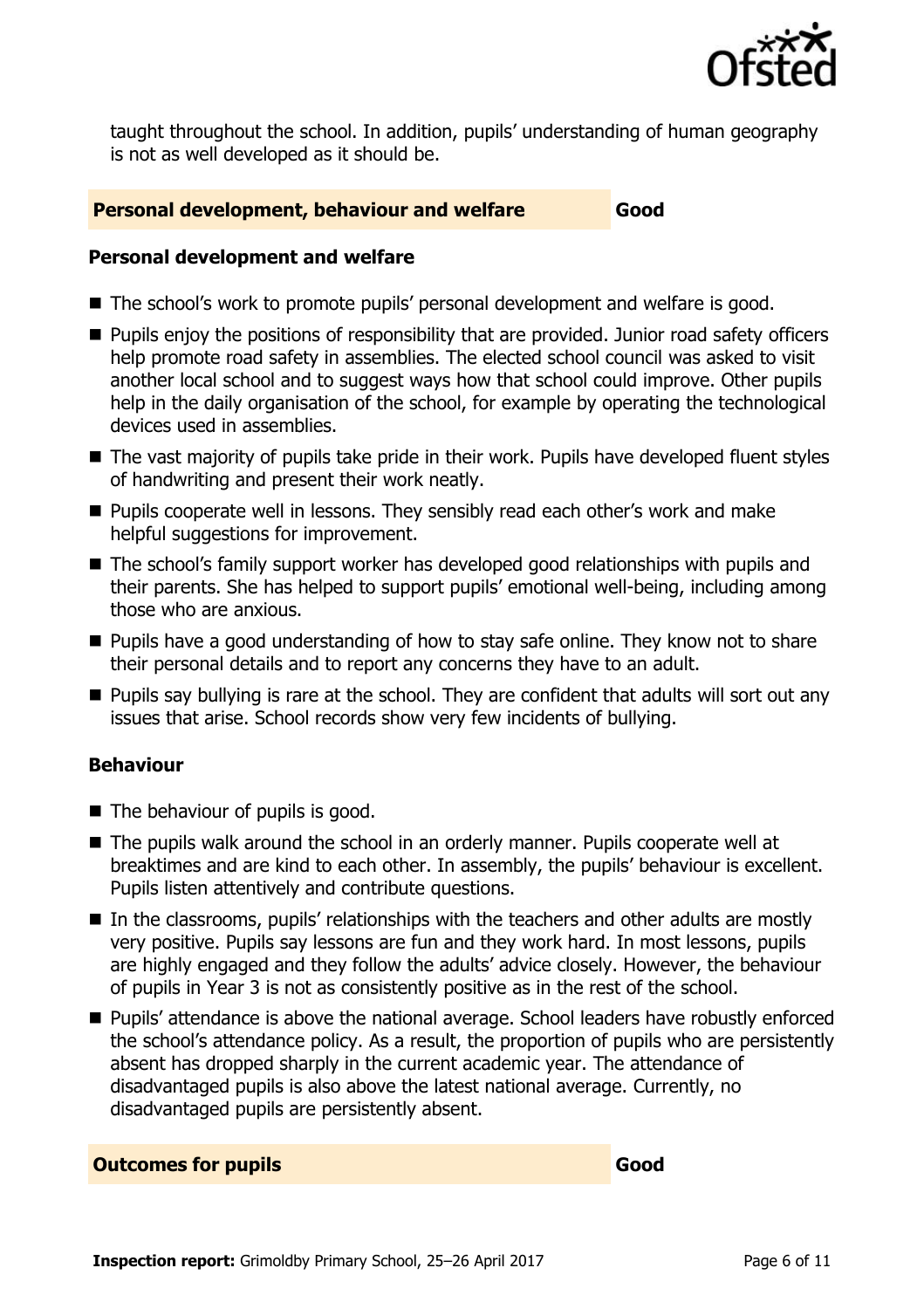

- **Pupils are developing a good understanding of their reading. Pupils regularly complete** reading comprehension exercises which develop their skills of deduction and inference. Scrutiny of pupils' books shows that they have made good progress since the start of the academic year.
- $\blacksquare$  The pupils' ability to complete written calculations using the four rules of number is good. In addition, pupils have many opportunities to complete problem-solving activities. In 2016, the proportions of pupils who achieved the expected level in mathematics at the end of both key stages 1 and 2 were above the national averages. The ability of pupils to reason mathematically is less developed, however. The proportion of pupils who achieved highly at the end of key stage 2 in 2016 was low compared to the national average.
- **Pupils make good progress with their writing. Pupils also write with empathy. One pupil** in Year 6 wrote, 'All the passengers were gripped by fear of death as they were put into the lifeboats.' In 2016, the proportions of pupils who achieved at least the expected standard in writing were above the national averages at the end of both key stages 1 and 2.
- **Pupils use a range of punctuation well and use paragraphs accurately in their writing.** The proportion of pupils who achieved at least the expected standard in English grammar, spelling and punctuation at the end of key stage 2 was above the national average in 2016.
- The progress made by all pupils from the end of the Reception Year to the end of Year 2 was good in 2016 for reading, writing and mathematics.
- Scrutiny of disadvantaged pupils' work shows that most have made good progress from their starting points. The achievement of disadvantaged pupils in the current Year 6, including those who are most able, is much higher than it was in previous year groups at this age. In addition, a larger proportion of disadvantaged pupils are achieving higher standards in mathematics at the end of key stage 1 than previously.
- Pupils who have special educational needs and/or disabilities make broadly average progress by the end of key stage 2. In 2016, this group of pupils made less progress than other pupils nationally in reading. As a result, the school has focused its provision to improve reading skills for this group of pupils. Scrutiny of pupils' work shows that most are making good progress with their reading comprehension skills.
- The most able pupils said they feel challenged at school, particularly in mathematics. The school is providing extra tuition for the most able pupils to accelerate their progress in all subjects. The school's assessment information shows that the majority of these pupils are on track to achieve highly.
- Attainment in phonics at the end of Year 1 is high. The proportion of pupils who achieve the expected standard in the phonics check has been consistently above or close to the national average for the past three years.

#### **Early years provision Good Good**

The children have a good start in the early years. They are motivated to learn and are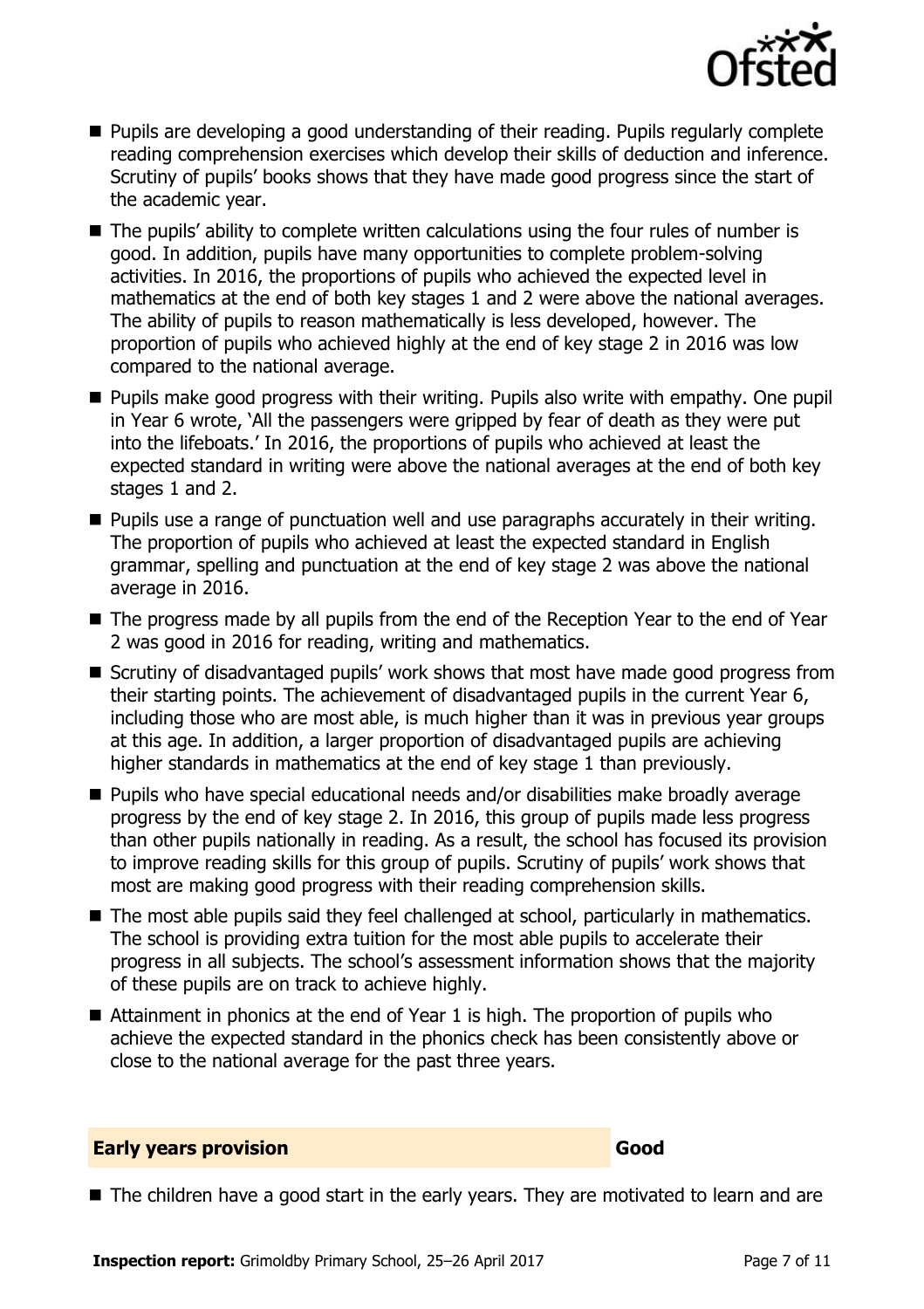

highly engaged in the learning activities. The children behave well. Adults readily praise the children's good work and this promotes a positive climate for learning.

- Teachers and teaching assistants regularly assess children's learning to check what they can do and to plan what they should move on to next. The adults use questioning effectively to support learning. Teachers regularly check the progress that all of the children are making. If any children are at risk of underachievement, all adults are informed, and extra support is put in place. Children make good progress from their starting points.
- There is close planning between the Nursery teacher and the Reception teacher. This ensures a smooth transition between the two year groups. In addition, the Reception teacher continues to support some pupils after they have moved into Year 1. This enables pupils to receive extra support to meet their needs and ensure a successful transition into Year 1.
- The children's writing skills are developed well. The children are learning to write in sentences and to add detail to their writing. One child in the Reception Year wrote to Peter Pan, 'We have found your treasure. We are going to keep it safe while you're not here. Please come and pick it up from Grimoldby School.'
- Teachers provide children with real-life problems to develop the children's mathematical skills. Children were asked how many adults are needed to supervise the children on the 'wellie walks', if one adult supervised two children. The children used apparatus to work out their answers.
- The children's creative development is also promoted well. Children learned how to mix colours to create a similar background to a Paul Klee painting. Children were also encouraged to draw their self-portrait in the artist's style.
- The early years leader uses pupil premium funding well to promote the children's social and emotional development as well as their speech and language skills. In addition, adults hear disadvantaged children reading daily. This group of children have made good progress from their starting points.
- The school has good links with external agencies to provide extra support to meet the needs of the children. The school works closely with parents to make sure any support is consistently implemented both at school and at home.
- The school staff work very well with parents. Communication is effective. Parents are very complimentary about how school staff have helped their children settle quickly into school routines. They know they can approach their child's key worker in the Nursery to find out how their child is progressing. Increasingly, parents are checking the online learning journeys to find out more about what their child has learned. In addition, staff organise workshops which focus on phonics, behaviour and reading to enable parents to see how the staff teach their children in these areas of learning.
- In 2015 and 2016, the proportion of children who achieved a good level of development at the end of the Reception Year has been above the national average. The children are well prepared for Year 1.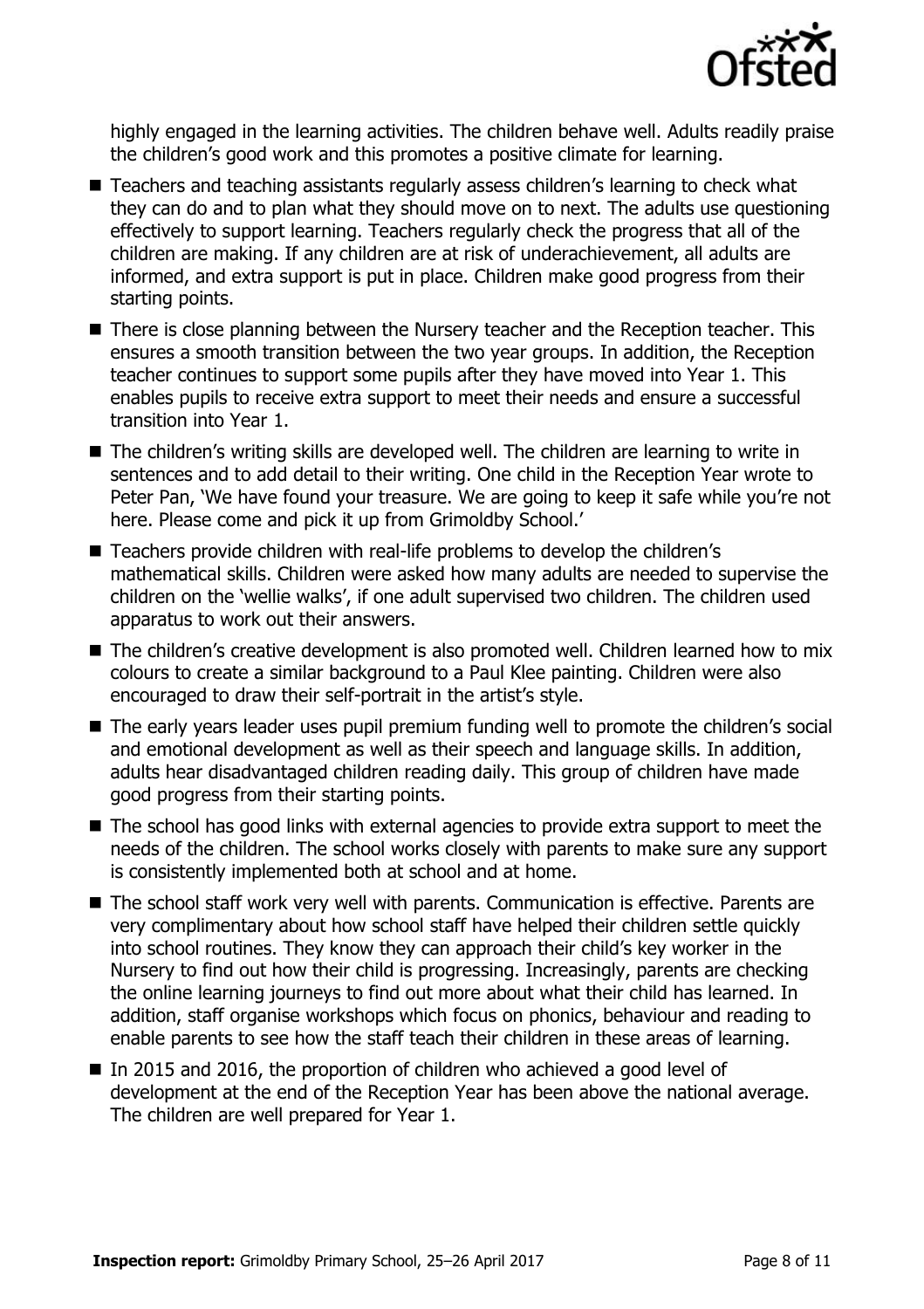

# **School details**

| Unique reference number | 120684       |
|-------------------------|--------------|
| Local authority         | Lincolnshire |
| Inspection number       | 10023089     |

This inspection of the school was carried out under section 5 of the Education Act 2005.

| Type of school                      | Primary                          |
|-------------------------------------|----------------------------------|
| School category                     | Community                        |
| Age range of pupils                 | 3 to 11                          |
| <b>Gender of pupils</b>             | Mixed                            |
| Number of pupils on the school roll | 225                              |
| Appropriate authority               | The governing body               |
| Chair                               | Andy Craven                      |
| <b>Headteacher</b>                  | <b>Simon Clark</b>               |
| Telephone number                    | 01507 327393                     |
| Website                             | www.grimoldbyschool.net/         |
| <b>Email address</b>                | enquiries@grimoldby.lincs.sch.uk |
| Date of previous inspection         | 9-10 December 2014               |

## **Information about this school**

- The school meets requirements on the publication of specified information on its website.
- $\blacksquare$  The headteacher has been in post for 12 months.
- $\blacksquare$  The school is smaller than the average primary school.
- Most pupils are from White British backgrounds.
- The proportion of pupils who have special educational needs and/or disabilities is below the national average.
- $\blacksquare$  The proportion of disadvantaged pupils is below the national average.
- The school meets the government's current floor standards, which set the minimum expectations at the end of Year 6 for pupils' attainment and progress in reading, writing and mathematics.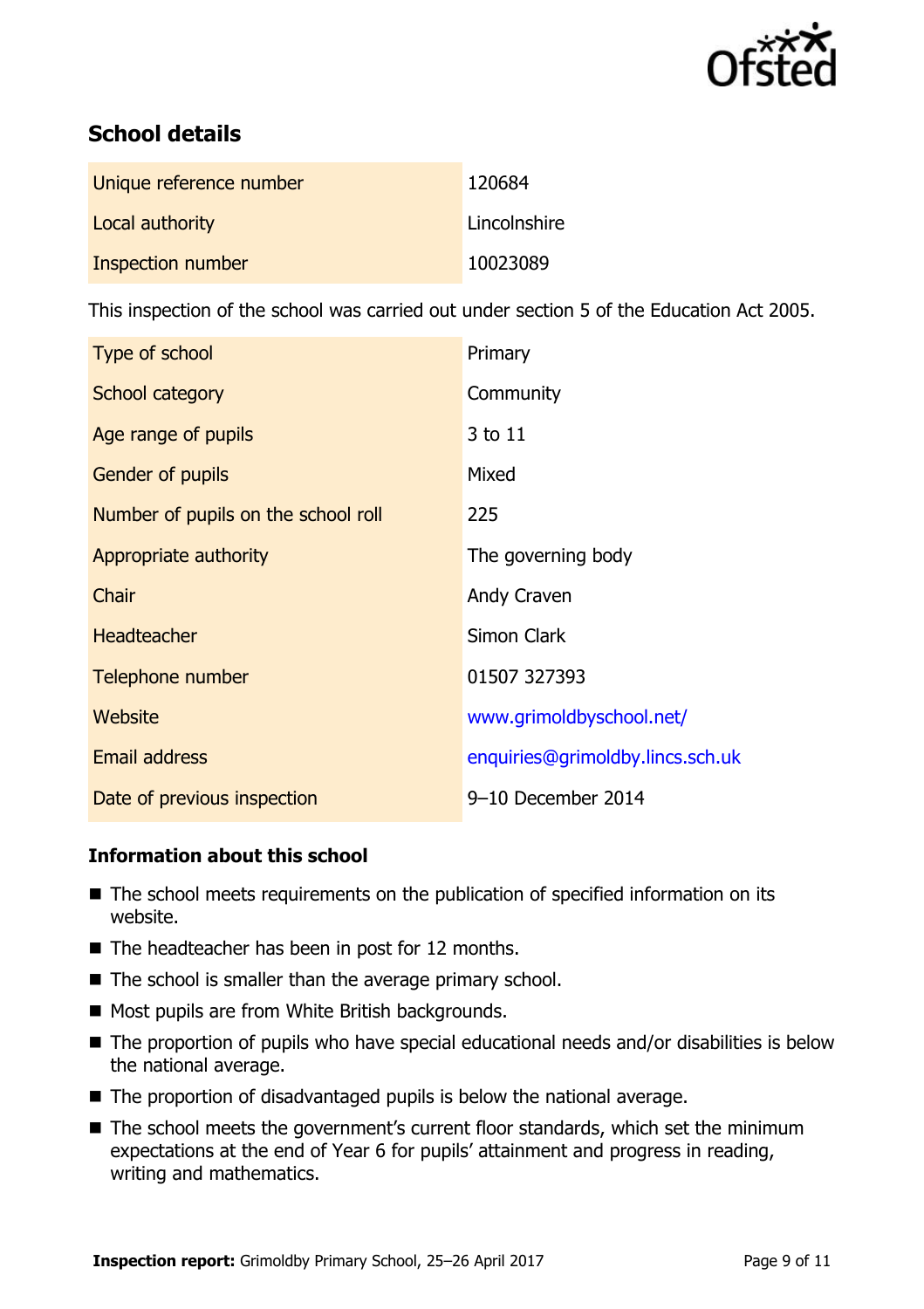

## **Information about this inspection**

- The inspectors observed lessons in every class, some jointly with the headteacher. The inspectors also observed the headteacher giving feedback to teachers following lesson observations.
- The inspectors looked at pupils' work in a range of subjects.
- Meetings were held with the headteacher, the deputy headteacher, the special educational needs coordinator, the leaders of English, mathematics, physical education and the early years, a representative of the local authority and two members of the governing body. An inspector spoke to the chair of the governing body on the telephone.
- $\blacksquare$  The inspectors spoke informally with parents at the start of the school day. The inspectors considered 30 responses to the online Ofsted questionnaire, Parent View, and 25 responses to the free-text service to parents.
- The inspectors also considered responses to a questionnaire completed by 15 members of the school staff.
- $\blacksquare$  The inspectors spoke with a group of pupils from key stages 1 and 2, listened to pupils read and observed pupils at breaktime, in the dining hall and in assembly.
- The inspectors looked at a range of documentation including the school's selfevaluation, the school's improvement plan, minutes of meetings of the governing body, the headteacher's reports to the governing body, the school's most recent information on pupils' attainment and progress and information related to safeguarding, fire safety, behaviour and attendance.

#### **Inspection team**

Martin Finch, lead inspector **Her Majesty's Inspector** 

**Rebecca King Community Community Community** Construction Construction Construction Construction Construction Construction Construction Construction Construction Construction Construction Construction Construction Construc